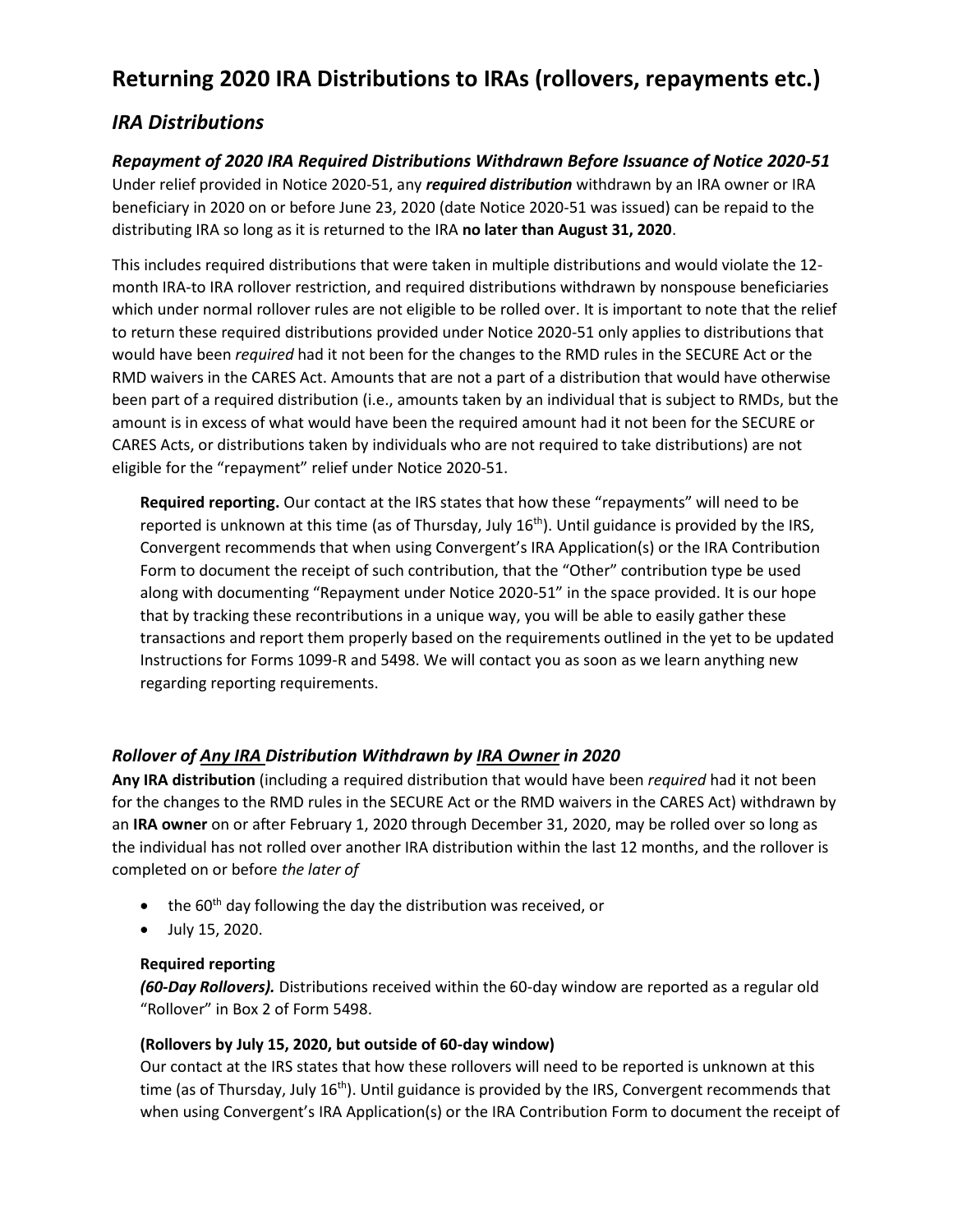such contribution, that the "Other" contribution type be used along with documenting "Rollover under Notice 2020-23" in the space provided. It is our hope that by tracking these rollovers in a unique way, you will be able to easily gather these transactions and report them properly based on the requirements outlined in the yet to be updated Instructions for Forms 1099-R and 5498. We will contact you as soon as we learn anything new regarding reporting requirements.

**Note:** Nonspouse beneficiaries are not eligible to roll over amounts withdrawn. The only option for nonspouse beneficiaries to return money to an IRA is as a "repayment" as outlined above in the "*Repayment of IRA Required Distributions Withdrawn in 2020 Before Issuance of Notice 2020- 51"* section.

## *Repayment of Coronavirus-Related Distributions*

IRA distributions that would have been *required distributions* had it not been for the changes to the RMD rules in the SECURE Act or the RMD waivers in the CARES Act withdrawn on or after January 1, 2020, and before December 31, 2020 by IRA owners may be considered Coronavirus-Related Distributions if the IRA owner is a Qualified Individual. A Qualified Individual as recently expanded under Notice 2020-50 is someone who –

- Has tested positive and been diagnosed with COVID-19;
- Has a spouse or member of the individual's household (that is, someone who shares the individual's principal residence) who has tested positive and been diagnosed with COVID-19; or
- Experiences financial consequences due to them, their spouse or a member of their household:
	- $\circ$  Being quarantined, furloughed or laid off or having reduced work hours due to COVID-19,
	- o Being unable to work due to lack of childcare due to COVID-19,
	- $\circ$  Closing or reducing hours of a business that they own or operate due to COVID-19,
	- o Having pay or self-employment income reduced due to COVID-19, or
	- o Having a job offer rescinded or start date for a job delayed due to COVID-19.

While Coronavirus-Related Distributions must generally be included in taxable income, an IRA owner has the option of including the taxable portion of any Coronavirus-Related Distribution in his taxable income for either tax year 2020, or ratably over a three-year period (i.e., tax years 2020, 2021 and 2022). To avoid paying taxes on all or a portion of a Coronavirus-Related Distribution, an IRA owner has up to three years to make one or more repayments to his IRAs.

**Note:** If eligible, nonspouse beneficiaries may consider a distribution withdrawn on or after January 1, 2020, and before December 31, 2020 as a Coronavirus-Related Distribution and include the taxable portion of any Coronavirus-Related Distribution in taxable income ratably over a three-year period (i.e., tax years 2020, 2021 and 2022), however, nonspouse beneficiaries are not eligible to repay Coronavirus-Related Distributions to an IRA.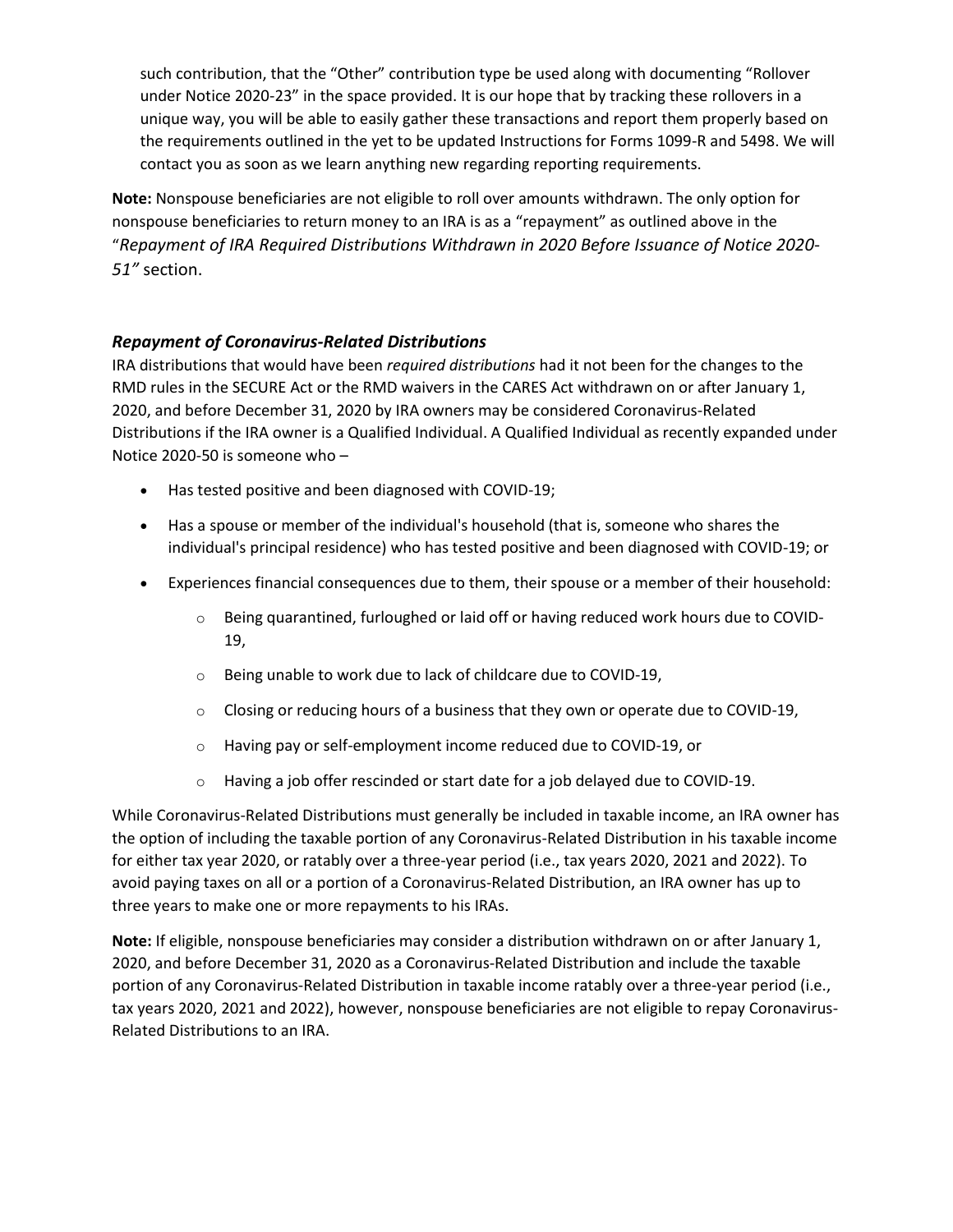# *Employer Plan Distributions*

# *Rollover of 2020 Employer Plan RMDs Withdrawn Before Issuance of Notice 2020-51*

Under relief provided in Notice 2020-51, any *required distribution* withdrawn by a plan participant in 2020 on or before June 23, 2020 (date Notice 2020-51 was issued) can be rolled over to so long as the rollover is completed on or before *the later of*

- $\bullet$  the 60<sup>th</sup> day following the day the distribution was received, or
- August 31, 2020.

### **Required reporting**

*(60-Day Rollovers).* Distributions received within the 60-day window are reported as a regular old "Rollover" in Box 2 of Form 5498.

#### **(Rollovers by August 31, 2020, but outside of 60-day window)**

Our contact at the IRS states that how these rollovers will need to be reported is unknown at this time (as of Thursday, July 16<sup>th</sup>). Until guidance is provided by the IRS, Convergent recommends that when using Convergent's IRA Application(s) or the IRA Contribution Form to document the receipt of such contribution, that the "Other" contribution type be used along with documenting "Rollover under Notice 2020-51" in the space provided. It is our hope that by tracking these rollovers in a unique way, you will be able to easily gather these transactions and report them properly based on the requirements outlined in the yet to be updated Instructions for Forms 1099-R and 5498. We will contact you as soon as we learn anything new regarding reporting requirements.

# *Rollover of Any Plan Distribution Withdrawn by Plan Participant in 2020*

Any distribution (including a required distribution that would have been *required* had it not been for the changes to the RMD rules in the SECURE Act or the RMD waivers in the CARES Act) withdrawn on or after February 1, 2020 by a plan participant from a qualifying employer may be rolled over to an IRA so long as the rollover is completed on or before *the later of*

- the 60<sup>th</sup> day following the day the distribution was received, or
- July 15, 2020.

#### **Required reporting**

*(60-Day Rollovers).* Distributions received within the 60-day window are reported as a regular old "Rollover" in Box 2 of Form 5498.

#### **(Rollovers by July 15, 2020, but outside of 60-day window)**

Our contact at the IRS states that how these rollovers will need to be reported is unknown at this time (Thursday, July 16<sup>th</sup>). Until guidance is provided by the IRS, Convergent recommends that when using Convergent's IRA Application(s) or the IRA Contribution Form to document the receipt of such contribution, that the "Other" contribution type be used along with documenting "Rollover under Notice 2020-23" in the space provided. It is our hope that by tracking these rollovers in a unique way, you will be able to easily gather these transactions and report them properly based on the requirements outlined in the yet to be updated Instructions for Forms 1099-R and 5498. We will contact you as soon as we learn anything new regarding reporting requirements.

# *Repayment of Coronavirus-Related Distribution*